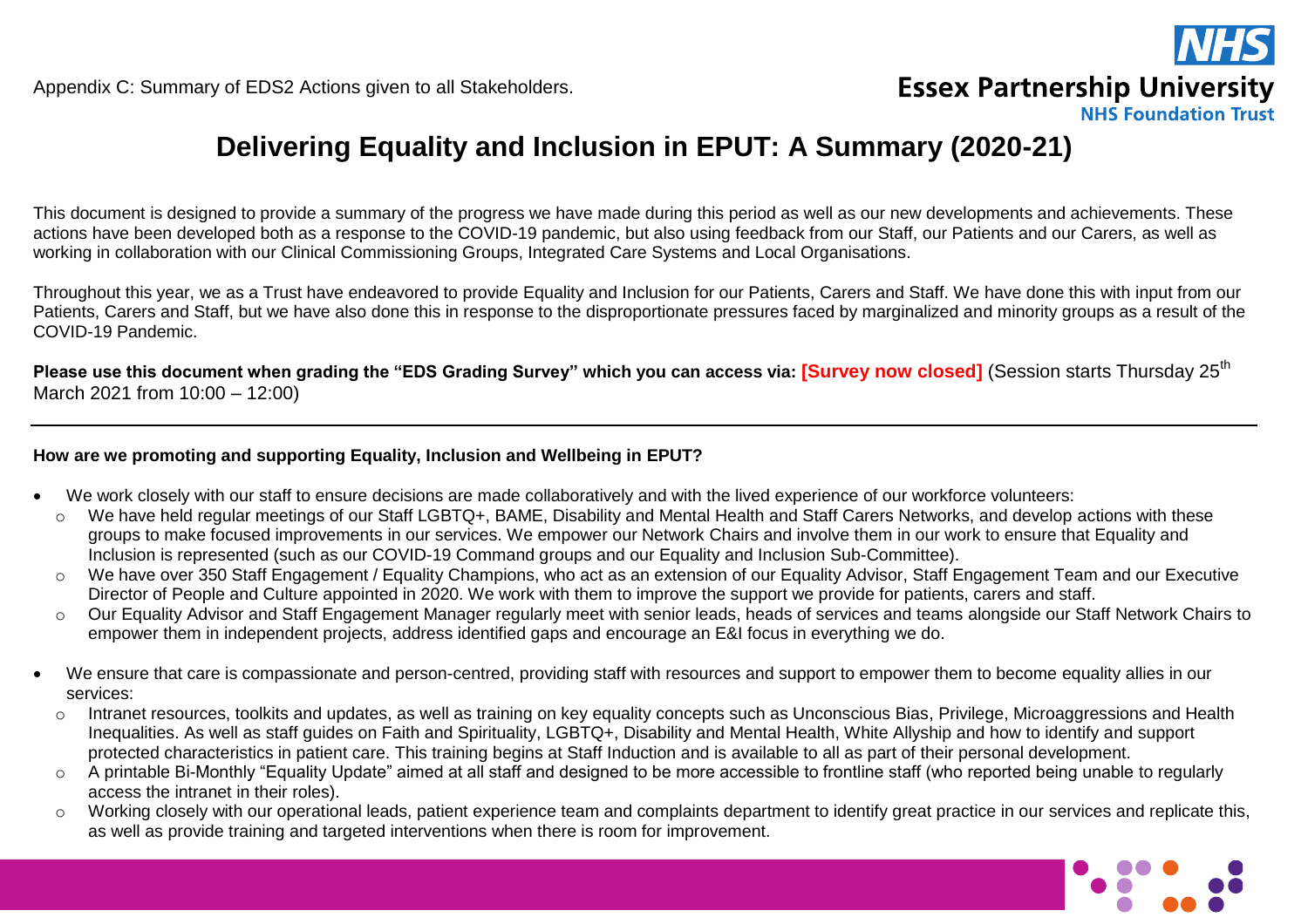

# **Essex Partnership University**

## **NHS Foundation Trust**

**Section One**: Taking the needs of our local populations into account: Equality and Inclusion are important in how we support the people who use our services, how we commission services, how we promote wellbeing and reduce health inequalities.

- **We have made Equality and Inclusion part of the discussion during patient and carer community meetings**, and our Patient Experience Team and Operational Service leads share this feedback with our Equality and Inclusion Sub-Committee to influence our decisions.
- We have conducted an Equality Impact Assessment for our Transformation Community and Mental Health services.
- We are reviewing the data we collect to help inform our decision making, as well as working to capture examples of good practice that take place in our services.
- During 2020-21, **we have begun collaborative projects with our local Integrated Care Systems, our CCG's and Healthwatch**; to share learning and work to improve the offers we provide to marginalised and minority groups in our localities.
- We are working on our **Phase Three Post-COVID recovery, working to restore services inclusively and increase inclusion to reduce Health Inequalities in our local communities** (improving access, protecting those most impacted by COVID-19, engaging with those at risk).
- We have developed **new toolkits and online resources to allow our staff to better provide patient-centred care for the people who use our services**.
- We have reviewed our appointments process to ensure that information shared with patients and carers is accessible under the Accessible Information Act.
- We review the interpreting requests made within the Trust to better understand the accessibility needs of the people who use our services, as well as ensure that these are free from barriers. Including both translations to non-English languages and for those with visual or hearing impairments.
- **A full Equality Impact Assessment for COVID-19 took place in May 2020, October 2020 and January 2021,** and was made available to all staff alongside information to help them understand the impacts this would have on patients and carers from marginalised and minority communities (based on CQC recommendations), with guidance on how to best support them.
- **We implemented the Sunflower Lanyard Hidden Disabilities scheme** in our service for patients and carers, as well as access to mask-exempt cards for those with conditions that required this (such as asthma and COPD) to support them in our services.
- **Our COVID-19 Vaccination program has been Equality Impact assessed**, and our lead has met with private organisations, Staff Equality Networks and other NHS organisations to ensure that our vaccination program takes the needs, concerns and support of marginalised and minority members of our local communities into account.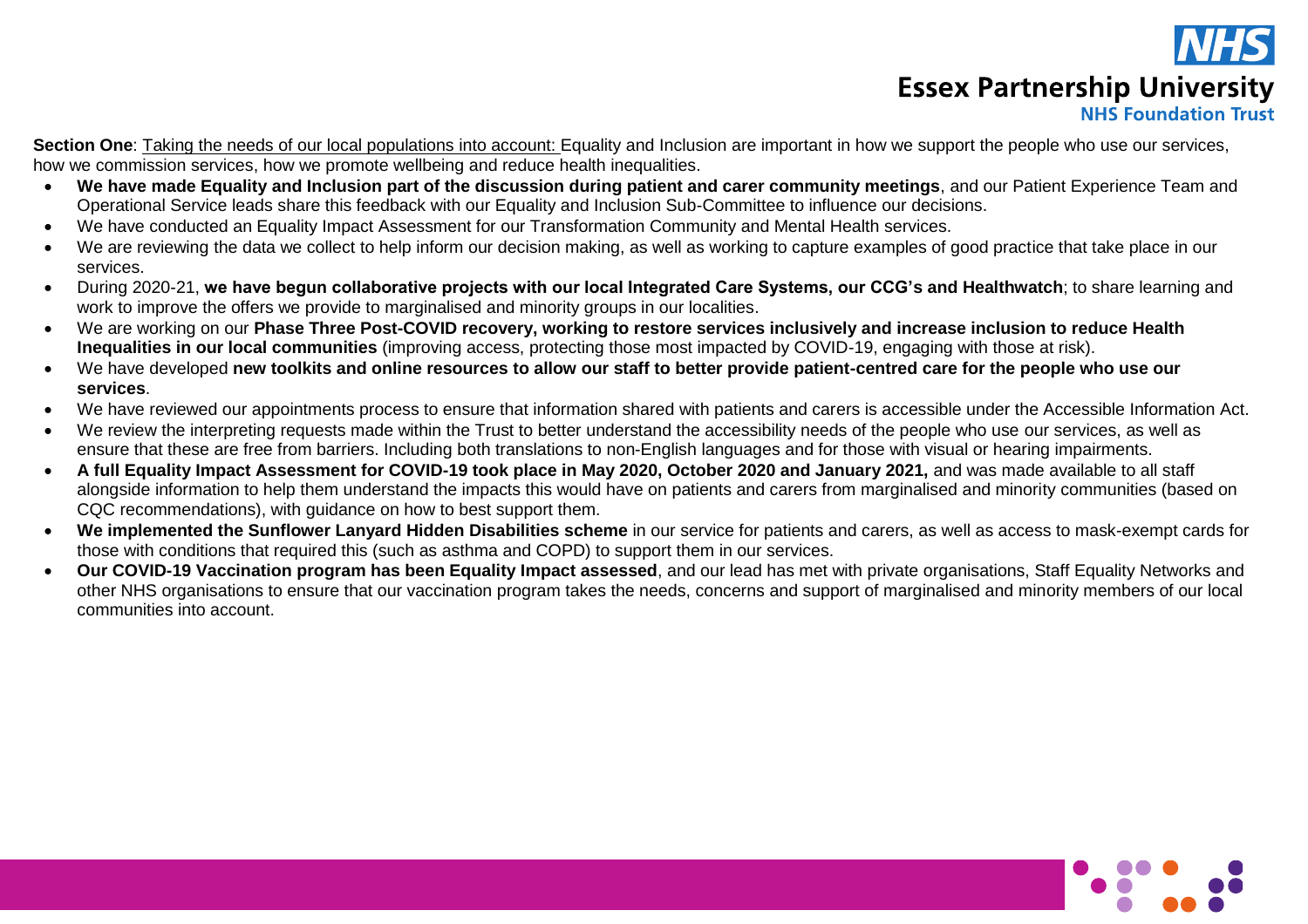

#### **Section Two:**

#### **Valuing patient access and experience: Equality and inclusion is an important factor in the way we provide a positive patient experience**.

- We are developing policies in collaboration with LGBTQ+ staff volunteers to support Transgender and Non-Binary patients and carers in our services, and hope to build upon this into a **full Transgender policy and procedure for patients and carers**, as well as our workforce.
- Whilst we wanted to implement an audit of gender neutral restrooms in the Trust, we were unable to implement this due to COVID-19 pressures in our services; we have already begun work on starting this in 2021-22.
- **We are providing guidance for patients and carers that explains their rights from an equality perspective**, informing them how they can access Chaplaincy, share Equality and Inclusion concerns, suggestions and feedback as well as their rights as part of the Equality Act (2010) and Gender Recognition Act 2004.
- We promoted guidance on **Accessible Information** to our staff, and this is part of their training to ensure that this can be provided for people accessing our services.
- Our Equality Advisor has met with patients in response to E&I related complaints to identify areas for improvement, and we are **involving these patients to utilize their lived experience.**
- Whilst we wanted to implement an audit of accessibility options in the Trust for those with disabilities and long term conditions in the Trust, we were unable to implement this due to COVID-19 pressures in our services; we have already begun work on starting this in 2021-22.
- **We added an Equality and Inclusion question to our Friends and Family Test (FFT)** for patients and carers, to help capture this feedback, as well as new promotion across the Trust in our services to encourage patients and carers to share this feedback.
- Our Equality Advisor has worked with teams to provide **extra training, resources and support in response to complaints** where patients felt they did not receive care that took their protected characteristics into account.
- Our Equality and Inclusion Sub-Committee receive updates of Equality and Inclusion related FFT results as well as PALS / Complaints breakdowns to help identify best practice in services and set out actions to address areas where improvements are needed.
- **Our PALS / Complaints Team works to provide responses and resolutions within set guidelines, and can involve the Equality Advisor in areas where there are issues related to Equality and Inclusion.**
- We are linking in closely with our Complaints Department to ensure that learning connected to Protected Characteristics is understood and reflected upon to shape better experiences going forward.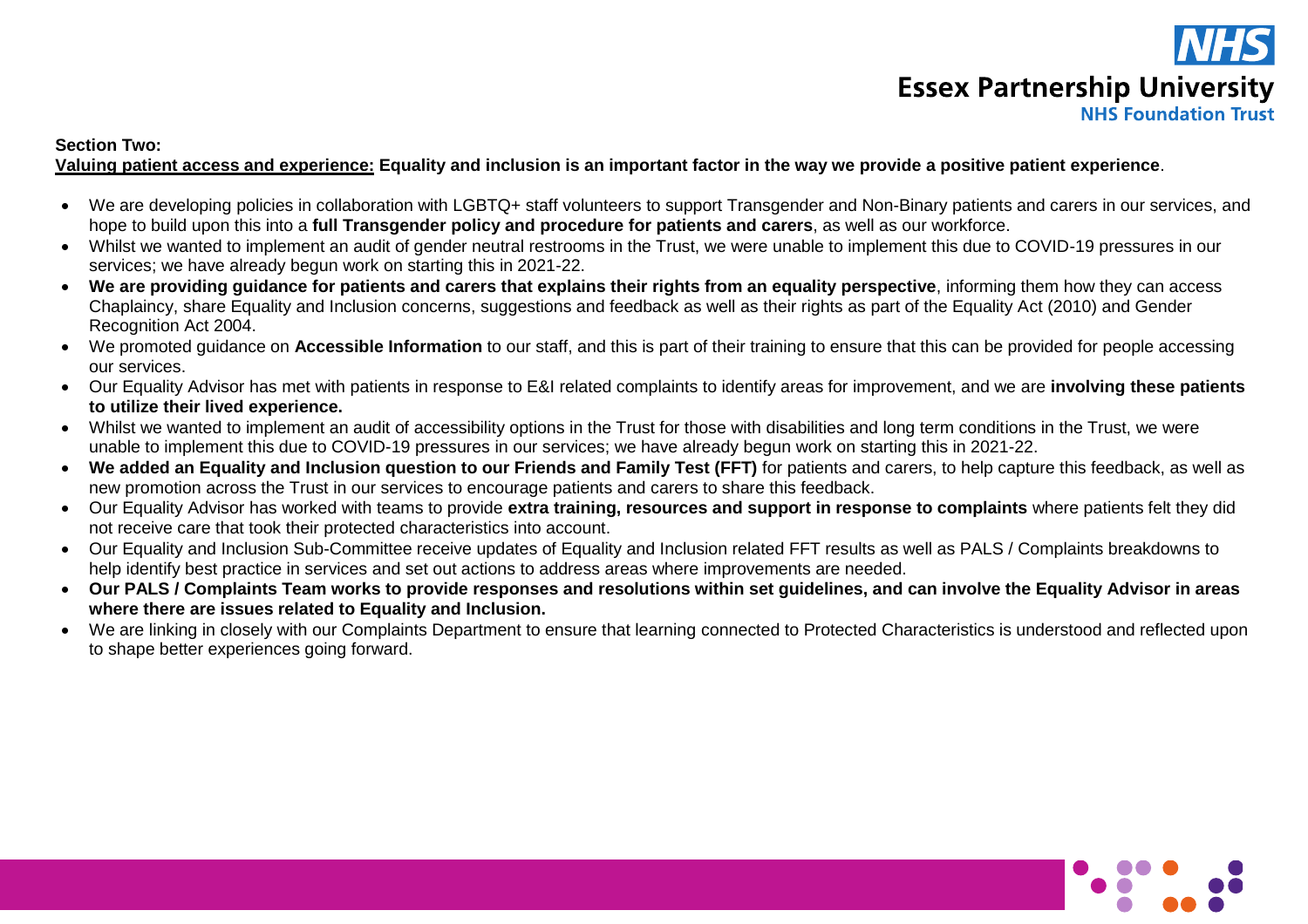

# **Essex Partnership University**

## **NHS Foundation Trust**

**Section Three:**

**A representative and supported workforce: Staff are trained and encouraged to be allies to Equality and Inclusion and we support and collaborate with staff from minority or marginalised groups. Staff are treated according to their protected characteristics and we work towards improving diversity at EPUT and eliminating discrimination.**

- Our **Reverse Mentoring Programme** continues and is due to finish within the next few months; staff from ethnic minority groups, staff from the LGBTQ+ community and staff members with disabilities or long-term conditions have met with senior leads in the Trust on a regular basis to share their perspectives.
- **Targeted messaging to Ethnic Minority staff members in May 2020**, recognising the disproportionate impact of COVID-19, the Black Lives Matter movement and the death of George Floyd, providing reassurance and offering support to staff who are Black, Asian or from any Minority Ethnicity Group.
- We are implementing the **NHS People Plan, Model Employer Targets** and are reviewing our recruitment and promotion processes within the Trust to ensure that these are inclusive of marginalised and minority groups.
- Our Equality Advisor has provided guidance and support on the recruitment of staff members with disabilities and long term conditions, as well as reasonable adjustments and how to ensure they are supported appropriately within our services.
- We have **updated our Sickness, Ill health and Wellbeing Policy in collaboration with our Staff Disability and Mental Health Network and our Staff Carers Network**. We have also implemented a **Reasonable Adjustments Passpor**t as part of this policy and guidance for staff and managers to ensure that these supportive discussions / action plans happen.
- We follow the Agenda for Change guidelines, and will be publishing Gender Pay-Gap reports.
- **LGBTQ+ Awareness Training developed in conjunction with local LGBTQ+ organisations** (using NHS Charities funding) and our Staff LGBTQ+ Network, where staff discuss key concepts (gender identity, sexual orientation, difficulties faced by the LGBTQ+ community in NHS services, challenging homophobia and transphobia).
- **Providing regular updates on awareness events throughout 2020-21**. Including Black History Month, International Women's Day, LGBTQ+ Pride & History Months and Disability History Month. Bespoke messaging, training and events with staff sharing their lived experiences.
- **"Big Conversations" and "Tea at Three" events** provided informal sessions where staff could ask questions in a safe non-judgemental space about supporting Ethnic Minority Groups, Staff Carers and Disability and Mental Health. These events were focused on groups disproportionately impacted by COVID-19 to provide guidance and reassure these groups.
- As part of our COVID-19 Equality Impact Assessments, **supporting those with accessibility needs who were working from home during this period and guidance on how to support frontline staff in observing religious or cultural festivals** (such as Ramadan and Easter during 2020)
- Creation of **online resources and training teaching key concepts including Micro-aggressions, Health Inequalities, Cultural differences, Unconscious Bias, Weathering, Privilege and inequalities in our services.**
- We have developed **Anti-Bullying Ambassadors** within the Trust and work closely with our Freedom to Speak up Guardians to address issues in our services where there is discrimination against staff, negative cultures and feedback from our NHS Staff Survey results. Bullying and Harassment engagement held at sites where incidents have taken place. Senior Leadership Team promotes Anti Bullying.
- Working alongside Staff Networks, Operational Leads and our Staff Engagement / Equality Champions as part of the Workforce Race Equality Standard (WRES) and Workforce Disability Equality Standard (WDES). Using the feedback from these reports to develop new actions to support these groups throughout 2020-21.